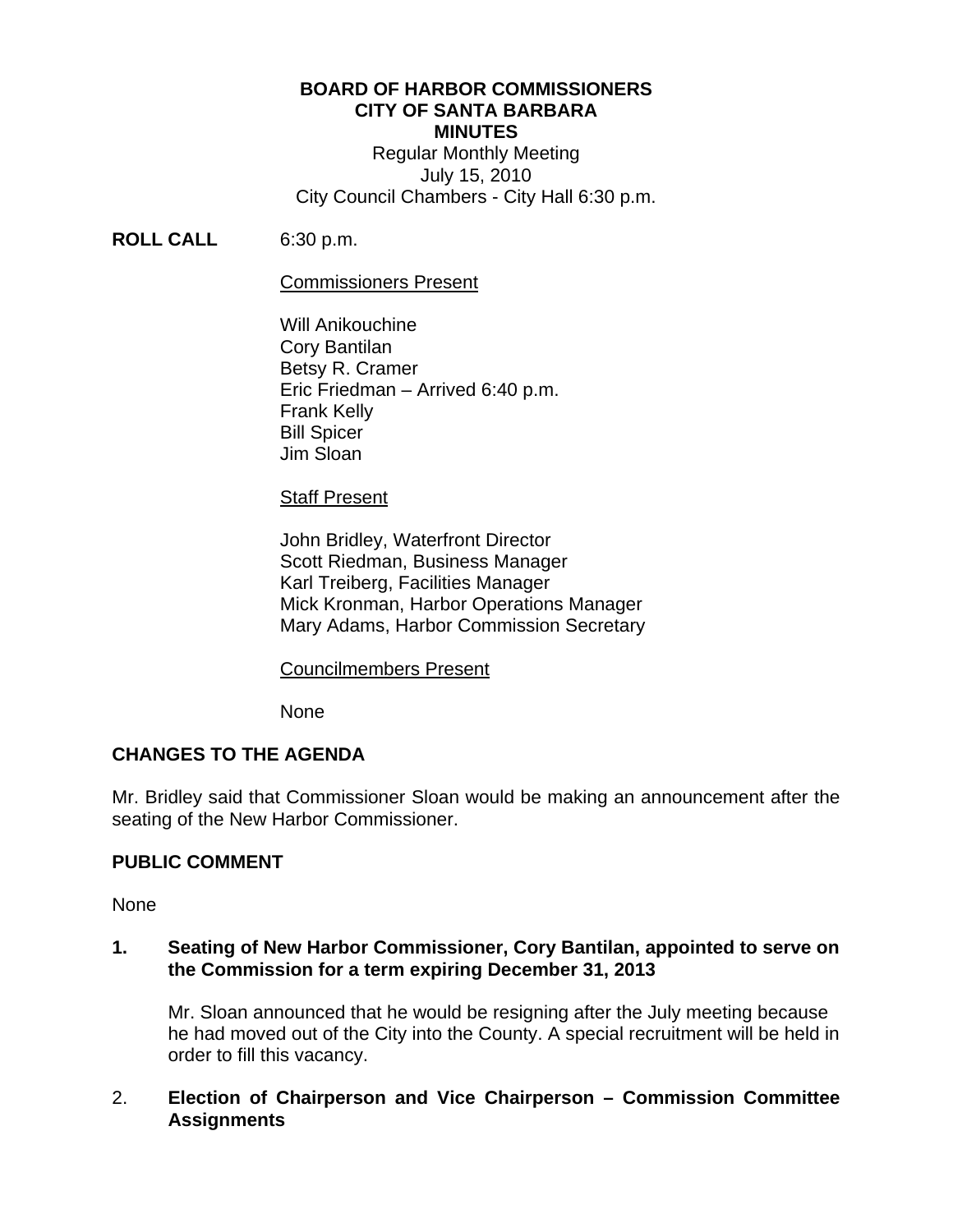### HARBOR COMMISSION MINUTES July 15, 2010 Page 2

Moved to nominate Commissioner Kelly to serve as chair for another one-year term. Anikouchine/Cramer 6-0.

Moved to nominate Commissioner Cramer to serve as Vice Chair for a one-year term. Spicer/Sloan 6-0.

It was suggested that the Harbor Commission Rules be changed to reflect that up to three members, instead of the current limit of two, could serve on Harbor Commission Committees due to the increase in Harbor Commission members from five to seven. Three members on a Committee would not constitute a quorum of the seven member Commission. However, because this item had not been agendized, it was decided to put the Harbor Commission Rules on next month's meeting for discussion.

Due to Commissioner Sloan's resignation from the Commission, it was decided to replace Commissioner Sloan on the Request for Proposals (RFP) and Chartering/Business Activity Permit (BAP) Committees.

Moved to nominate Commissioner Bantilan to serve on the RFP Committee. Kelly/Cramer 7-0.

Moved to nominate Commissioner Cramer to serve on the Chartering/BAP Committee. Kelly/Spicer 7-0.

# **APPROVAL OF MINUTES**

**3.** Moved to approve the minutes for the May 20, 2010, meeting. Sloan/Cramer  $4-0.$ 

# **DIRECTOR'S REPORT**

# **4. Department Update**

- Council Actions
- Tentative Agenda Items for August 2010

# **5. Business Services Report**

- Stearns Wharf Wine Tasting Concession
- Stearns Wharf Coastal Cruise / Whale Watching Concession
- Charter Business Activity Permits
- Charter Permits
- Kayak Excursion Permits

Tony Vultaggio – He is interested in getting a Chartering BAP Permit and has been on the wait list since 2007.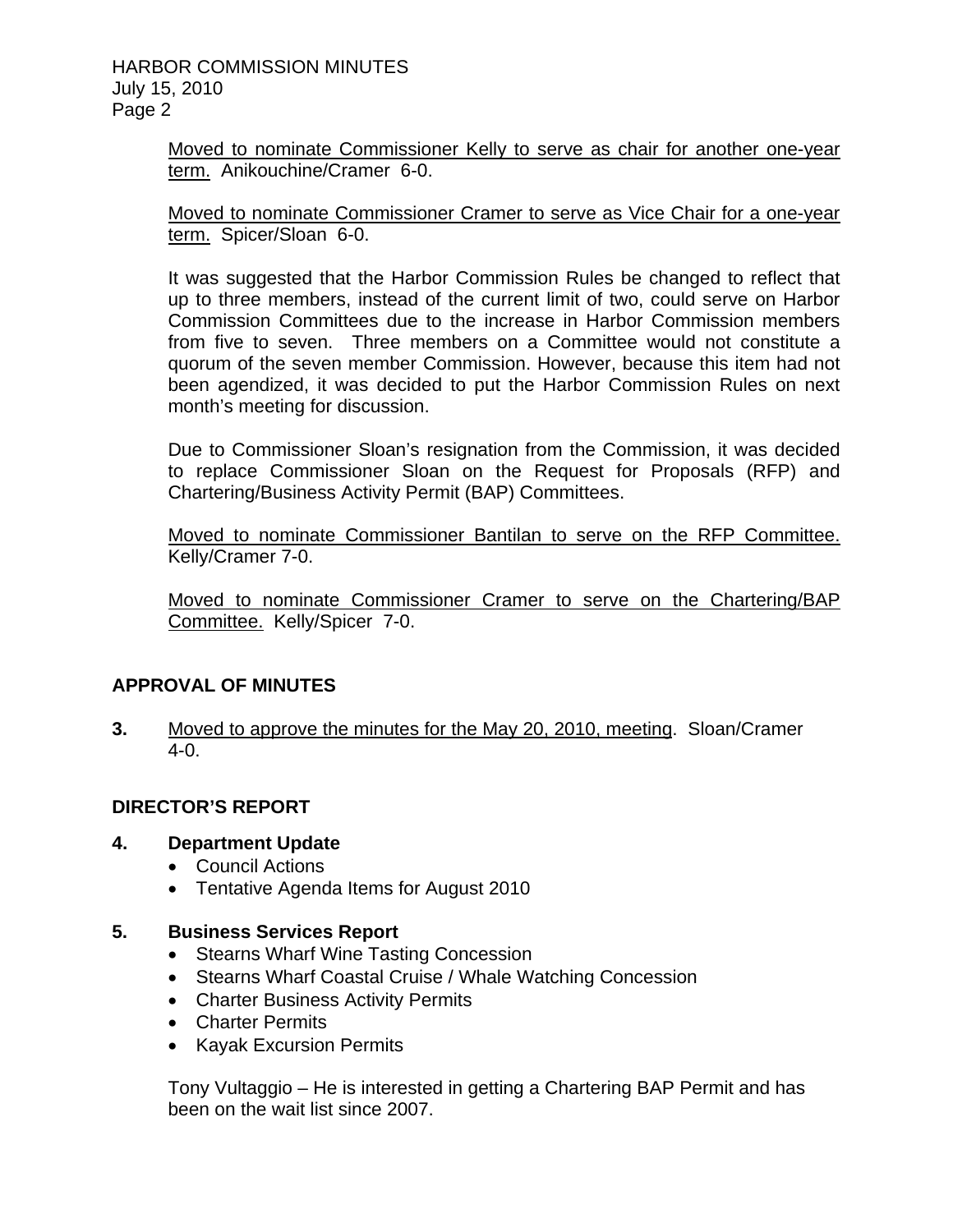HARBOR COMMISSION MINUTES July 15, 2010 Page 3

> Virga Paskos and Doug Scott spoke about their vision for the wine tasting facility on the wharf. They gave a copy of their RFQ to the Commissioners. They expressed their concern over not being selected by the Committee and want to participate in the RFP selection process.

Commissioners seemed satisfied with the way the RFQ process was handled and the applicants that were selected.

#### **6. Facilities Management Report**

• Marina One Replacement Project Phases 2 -4 Bids

### **7. Harbor Operations Report**

 $\bullet$  4<sup>th</sup> of July Recap

Commissioner Cramer noted how quickly and efficiently everything was cleaned up after the  $4<sup>th</sup>$  of July event.

#### **NEW BUSINESS**

### **8. Special Event Camping Permit – Catamaran Regatta**

Scott Riedman gave the staff report.

Commissioners asked questions about other requests, impacts on parking and traffic reconfiguration during the event.

Moved to approve event Chairman Steve Leo's request for a special permit to allow participant camping in the Harbor West parking lot from 5 p.m. Friday, August  $20^{th}$  until 5 p.m. Sunday, August  $22^{nd}$  during the 2010 Wine and Roses Charity Regatta as allowed per Santa Barbara Municipal Code 15.16.090. Sloan/ Cramer 7-0.

#### **9. Dock Ladders**

#### **RECOMMENDATION:**

At the request of Chair Frank Kelly, staff put this item on the agenda. Mick Kronman presented a staff report related to the placement of dock ladders in Santa Barbara Harbor and then turned the item over to the Commission for discussion.

Commissioner Kelly cited that two people had drowned recently in the Ventura Harbor, which prompted him to place this item on the agenda.

Commissioners discussed this item and asked questions about the ladder's construction, placement within the harbor, installation, durability, liability issues, cost and ease of use.